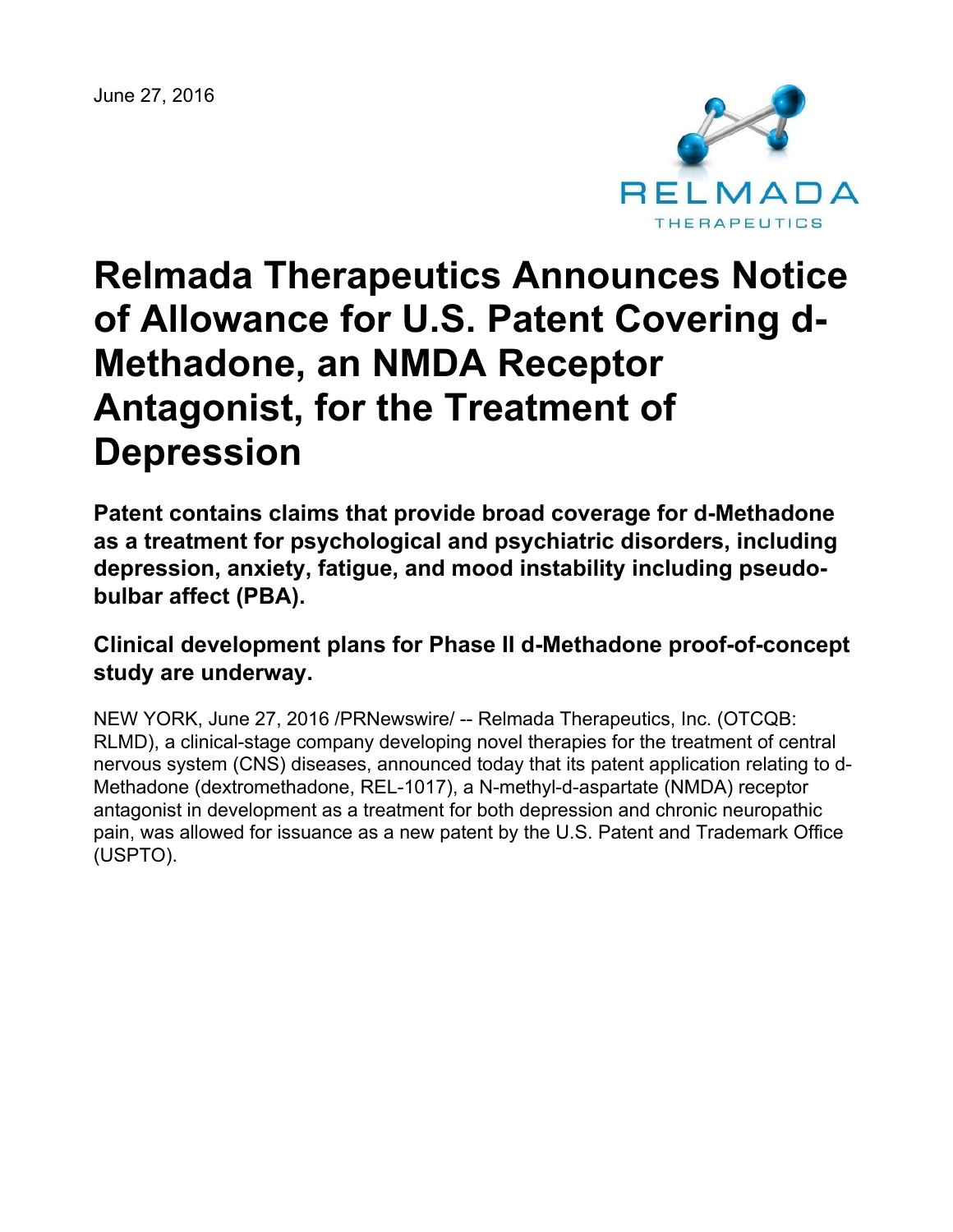

The new d-Methadone patent application is entitled "d-Methadone for the Treatment of Psychiatric Symptoms." The patent is expected to be valid until 2033 upon granting. The patent contains claims that provide broad coverage for d-Methadone as a treatment for psychological and psychiatric disorders, including depression, anxiety, fatigue, and mood instability including pseudo-bulbar affect (PBA) for which there is currently only one U.S. Food and Drug Administration (FDA) approved treatment.

"This is a key milestone for Relmada that significantly strengthen Relmada's positon overall patent portfolio and support our continuing development program for d-Methadone, which has shown the potential to offer efficacy benefits similar to ketamine in the treatment of depression and other psychiatric disorders, but with significantly reduced risk of toxicity based on three completed Phase I studies," said Sergio Traversa, CEO of Relmada Therapeutics. "We look forward to initiating a Phase II proof-of-concept study with d-Methadone in depression as soon as feasible."

In May 2016, Relmada reported positive results from an in vivo study to determine whether d-Methadone elicits antidepressant-like effects after a single administration based on results of the forced swim test, a well-validated animal model to predict antidepressant effects. At all doses tested, d-Methadone significantly decreased immobility of rats compared to the vehicle, suggesting antidepressant-like activity. In addition, the effect of d-Methadone on immobility at the two highest doses tested was larger than the effect seen with ketamine, a noncompetitive NMDA receptor antagonist that has been thoroughly characterized in this model and has demonstrated rapid onset of activity in several clinical studies targeting treatment of depression, but has also been shown in multiple studies to present a high risk of toxicity.

#### **About d-Methadone (dextromethadone, REL-1017)**

As a single isomer, orally available d-Methadone has been shown to possess NMDA antagonist properties with virtually no opioid activity at the expected therapeutic doses. The activation of NMDA receptors has been associated with both depression and neuropathic pain and it is expected that d-Methadone will have a role in depression and pain management by blocking this activity. In contrast, racemic methadone is a long-acting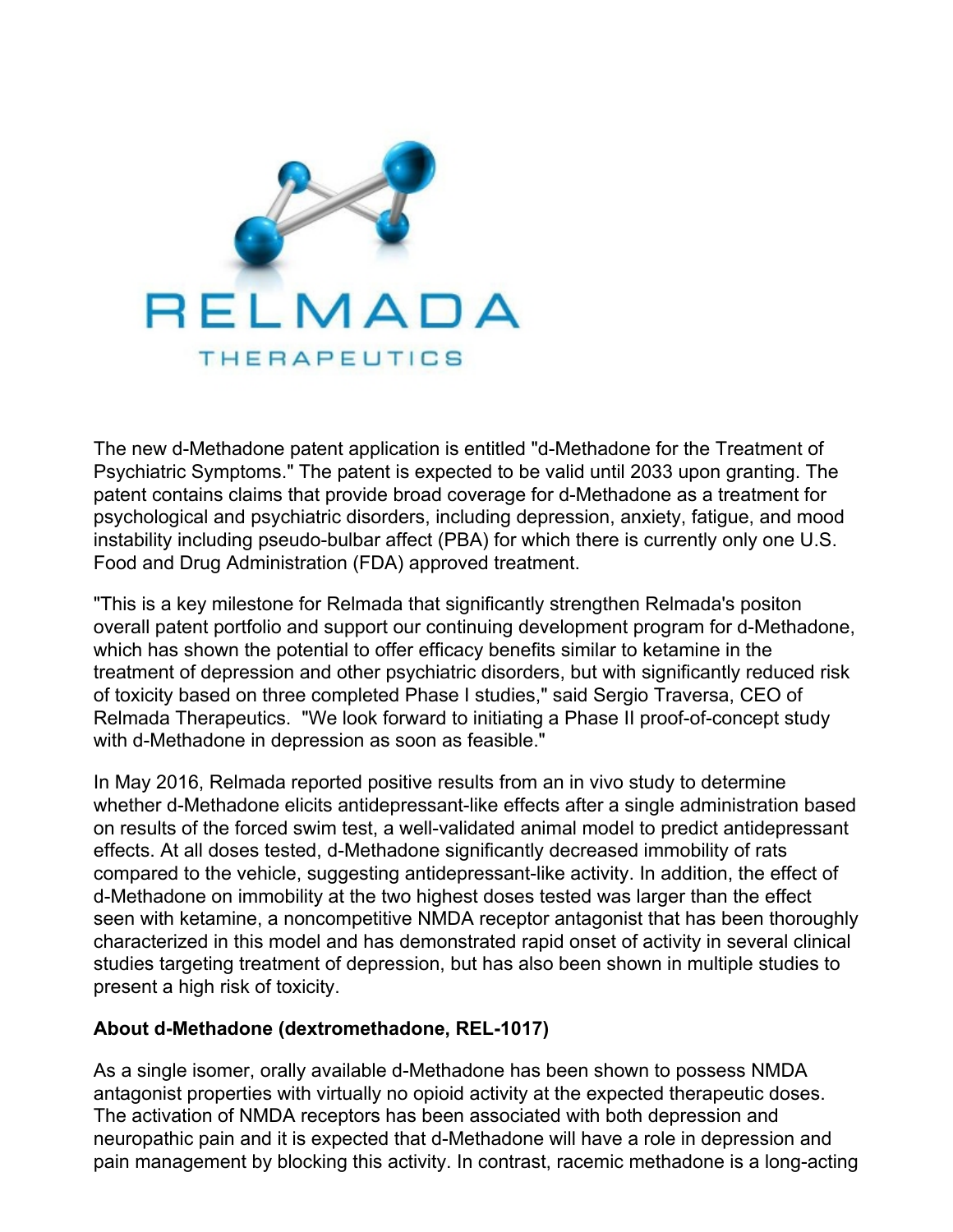narcotic used in the treatment of various pain states and as a substitution therapy in opioid addiction and associated with typical opioid side effects.

### **About Relmada Therapeutics, Inc.**

Relmada Therapeutics is a clinical-stage, publicly traded biotechnology company developing novel versions of proven drug products together with new chemical entities that potentially address areas of high unmet medical need in the treatment of central nervous system (CNS) diseases. The Company has a diversified portfolio of four products at various stages of development, including d-Methadone (dextromethadone, REL-1017), an N-methyl-D-aspartate (NMDA) receptor antagonist for depression and neuropathic pain; LevoCap ER (REL-1015), an abuse resistant, sustained release dosage form of the opioid analgesic levorphanol; oral buprenorphine (BuTab, REL-1028), an oral dosage form of the opioid analgesic buprenorphine; and topical mepivacaine (MepiGel, REL-1021), an orphan drug designated topical formulation of the local anesthetic mepivacaine. The Company's product development efforts are guided by the internationally recognized scientific expertise of its research team. The Company's approach is expected to reduce clinical development risks and costs while potentially delivering valuable products to address areas of high unmet medical needs. For more information, please visit Relmada's website at: [www.relmada.com](http://www.relmada.com/).

## **Forward-Looking Statements**

The Private Securities Litigation Reform Act of 1995 provides a safe harbor for forwardlooking statements made by us or on our behalf. We may from time to time make written or oral statements in this letter, the proxy statements filed with the SEC communications to stockholders and press releases which constitute "forward-looking statements" within the meaning of Section 27A of the Securities Act of 1933 and Section 21E of the Securities Exchange Act of 1934. These forward-looking statements are based upon management's current expectations, estimates, assumptions and beliefs concerning future events and conditions and may discuss, among other things, anticipated future performance, expected product development, product potential, future business plans and costs. Any statement that is not historical in nature is a forward-looking statement and may be identified by the use of words and phrases such as "expects," "anticipates," "believes," "will," "will likely result," "will continue," "plans to" and similar expressions. No forward-looking statement can be guaranteed and actual results may differ materially from those projected. Relmada undertakes no obligation to publicly update any forward-looking statement, whether as a result of new information, future events, or otherwise. Readers are cautioned that it is not possible to predict or identify all of the risks, uncertainties and other factors that may affect future results and that the risks described herein should not be considered to be a complete list.

#### **Contact**

Investor Contact: Michael Becker, Chief Financial Officer Relmada Therapeutics Inc. Tel: 646-677-3857 [mbecker@relmada.com](mailto:mbecker@relmada.com)